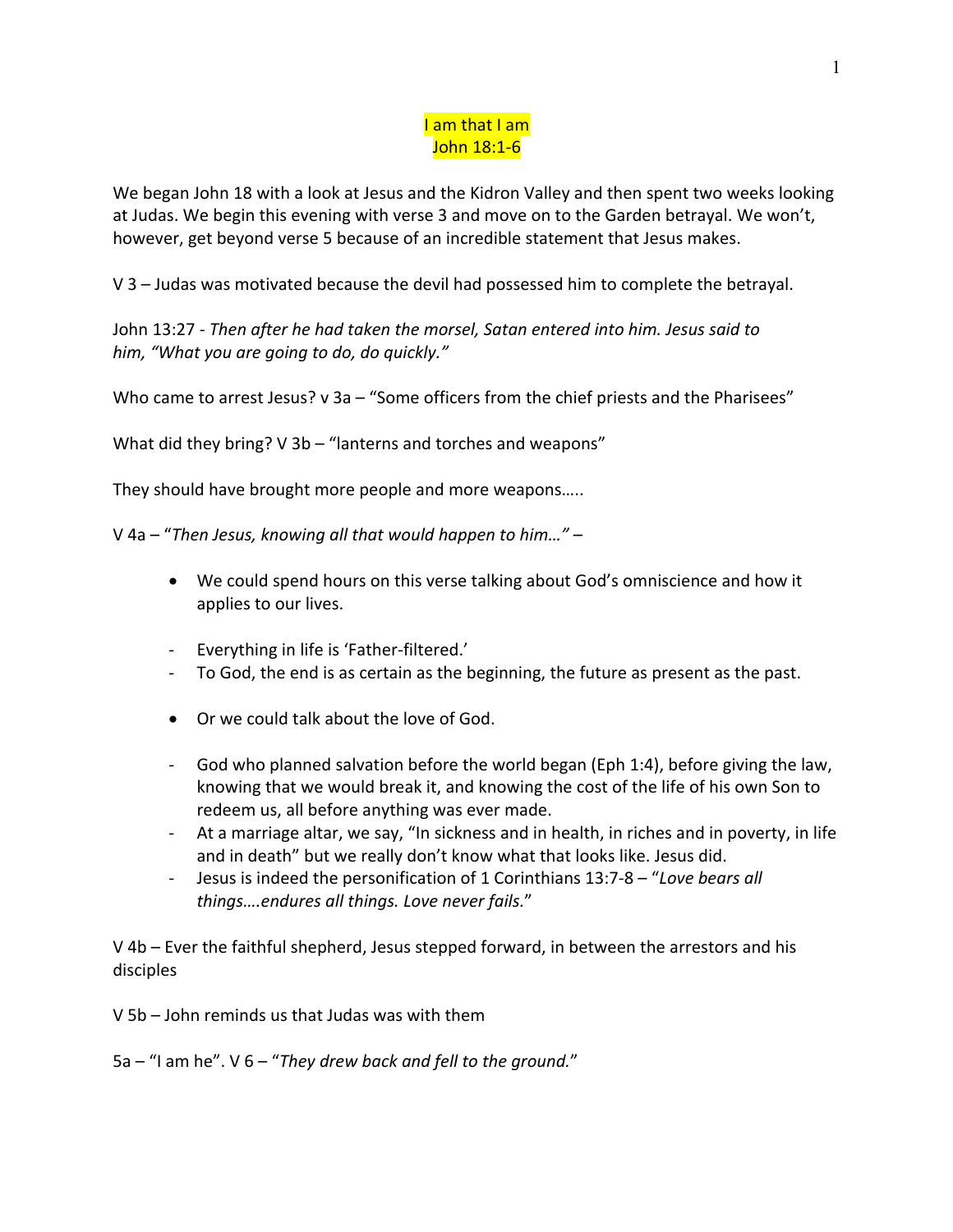- *I am the bread of life* 6:35
- *I am the light of the world* 8:12
- *I am the door* 10:9
- *I am the good shepherd* 10:11
- *I am the resurrection and the life* 11:25-26
- *I am the way, the truth and the life* John 14:6
- *I am the vine* John 15:9

And now…

• *I am he* – John 18:5 & 6

That little construct, "*I am,*" occurs over 300 times in Scripture, the first in Gen 15:1 and the last in Rev 22:16.

Genesis 15:1 - *After these things the word of the LORD came to Abram in a vision: "Fear not, Abram, I am your shield; your reward shall be very great."*

Revelation 22:16 - *"I, Jesus, have sent my angel to testify to you about these things for the churches. I am the root and the descendant of David, the bright morning star."*

- The Greek Ἐγώ εἰμί, that John records, is an emphatic form of the copulative verb εἰμί in which is simply a verb joined to a noun, adjective, or adverb.
	- John is my friend
	- John is happy
	- John is at home

It's a form of description. "Who is John?" "What is John?" "Where is John."

Jesus also said it another way –

John 8:24 – "…*unless you believe that I am [he] you will die in your sins*."

John 8:58 – "…*before Abraham was, I am.*"

• In the OT, many people used the expression as a matter of self-identification (Gen 23:4, 30:2, 1 Samuel 20:17).

But God, in particular, used it of himself in Exodus 3:14 - The Hebrew phrase - אֶהְיֶה אֲשֶׁר אֶהְיֶה (*'ehye 'ăšer 'ehye).*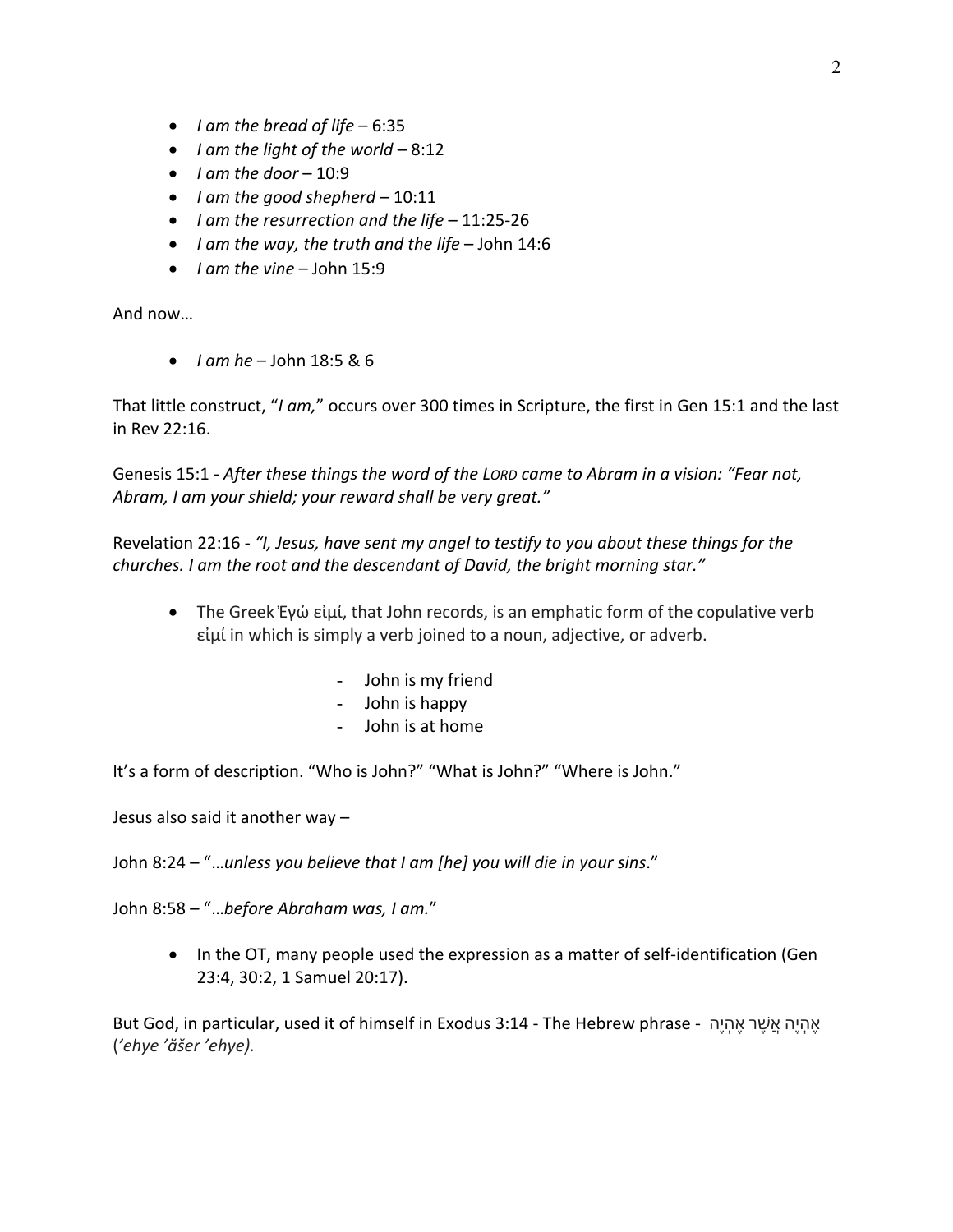Exodus 3:14 - *Then Moses said to God, "If I come to the people of Israel and say to them, 'The God* [Elohim] *of your fathers has sent me to you,' and they ask me, 'What is his name?' what shall I say to them?" <sup>14</sup>God said to Moses, "I AM WHO I AM."*

The Hebrew phrase "I am who I am" - אֶהְיֶה אֲשֶׁר אֶהְיֶה*'*) *ehye 'ăšer 'ehye),* literally means, "*I was, I am and I will be*."

It is very similar to Jesus's expression of self in -

Revelation 1:8 *- "I am the Alpha and the Omega," says the Lord God, "who is and who was and who is to come, the Almighty."*

There is no question in that text that Jesus is equating himself with the God of Exodus 3:14.

But in the next verse, God said, "Say this to the people of Israel: 'I AM has sent me to you.'"

The *"I am"* there is a normal expression of being, like, *"I am watching the sheep*," or "*I am walking down the road."*

But when God uses it, it is the ultimate statement of self-existence, self-sufficiency, and immediate presence.

In other words, when God uses the copulative verb, he answers the noun, adjective, and adverb of it all. He tells us who he is, what he is and where he is.

1 - Who made God? No one. God has always been. He alone is eternal.

Psalm 90:1-6 – *Lord, you have been our dwelling placein all generations. <sup>2</sup> Before the mountains were brought forth,or ever you had formed the earth and the world, from everlasting to everlasting you are God. <sup>3</sup> You return man to dust and say, "Return, O children of man!" <sup>4</sup> For a thousand years in your sight are but as yesterday when it is past, or as a watch in the night. <sup>5</sup> You sweep them away as with a flood; they are like a dream, like grass that is renewed in the morning: <sup>6</sup> in the morning it flourishes and is renewed; in the evening it fades and withers.*

2 - On what does God depend? Nothing. God is the only independent thing in all creation.

Isaiah 66:1-2 - *This is what the LORD says: "Heaven is my throne, and the earth is where I rest my feet. So do you think you can build a house for me? Do I need a place to rest? <sup>2</sup> I am the one who made all things. They are all here because I made them," says the LORD.*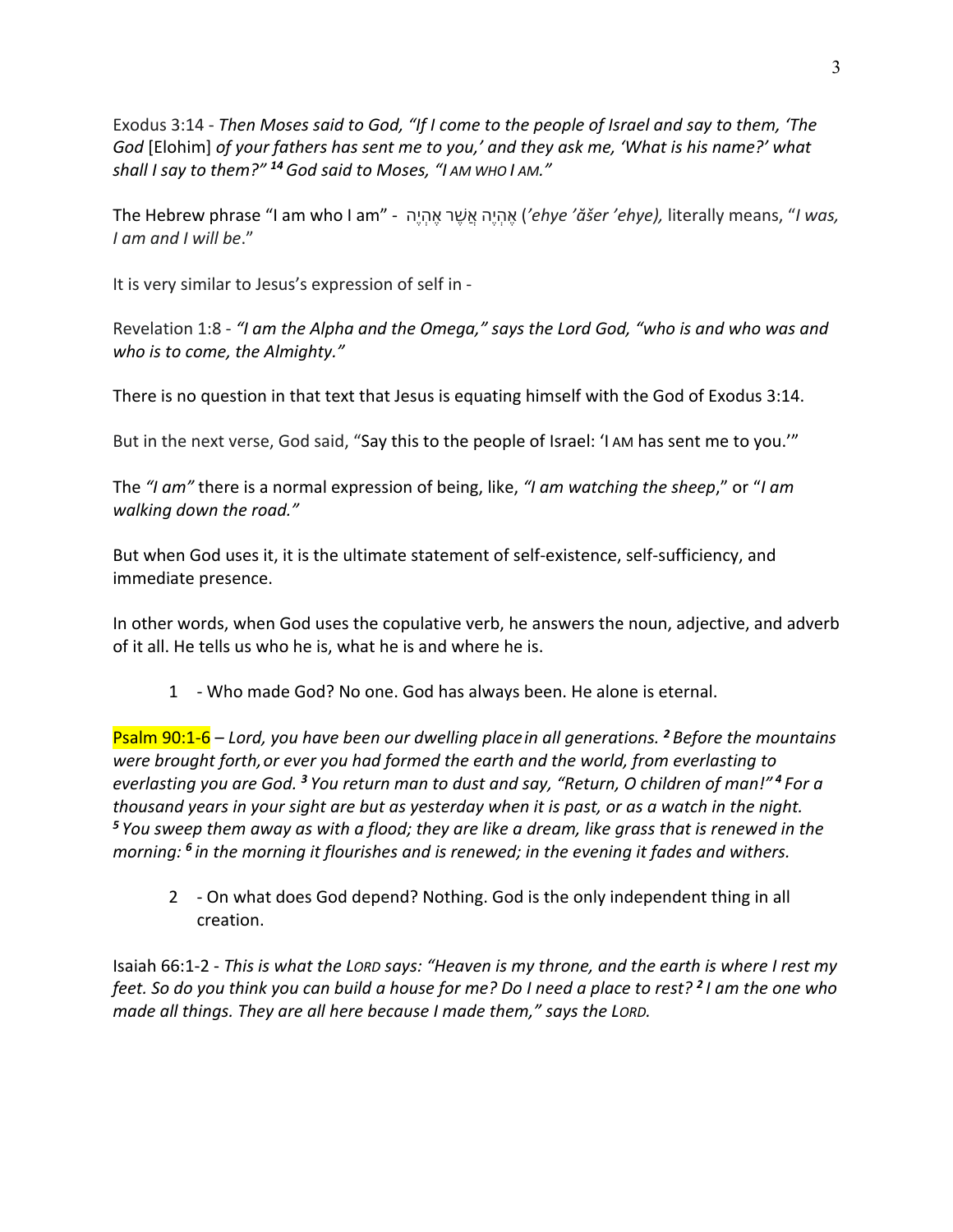3 - Where is God? God is simultaneously everywhere.

Psalm 139:7-13 - *Where shall I go from your Spirit? Or where shall I flee from your presence? <sup>8</sup> If I ascend to heaven, you are there! If I make my bed in Sheol, you are there! <sup>9</sup> If I take the wings of the morning and dwell in the uttermost parts of the sea, <sup>10</sup> even there your hand shall lead me, and your right hand shall hold me. <sup>11</sup> If I say, "Surely the darkness shall cover me, and the light about me be night," <sup>12</sup> even the darkness is not dark to you; the night is bright as the day, for darkness is as light with you. For you formed my inward parts; you knitted me together in my mother's womb.*

(These foolish adults, behaving like little children, who are now publicly interrupting church services and sporting events to endorse abortion, have no idea of the eternality that is involved in their protests.

It is like **Psalm 2** – "*Why do the nations rage and the peoples plot in vain? <sup>2</sup> The kings of the earth set themselves, and the rulers take counsel together, against the LORD and against his Anointed, saying, <sup>3</sup> "Let us burst their bonds apart and cast away their cords from us." <sup>4</sup>He who sits in the heavens laughs; the Lord holds them in derision. <sup>5</sup> Then he will speak to them in his wrath, and terrify them in his fury, saying, <sup>6</sup> "As for me, I have set my King on Zion, my holy hill." <sup>7</sup> I will tell of the decree: The LORD said to me, "You are my Son; today I have begotten you. <sup>8</sup> Ask of me, and I will make the nations your heritage, and the ends of the earth your possession. <sup>9</sup> You shall break them with a rod of iron and dash them in pieces like a potter's vessel." <sup>10</sup>Now therefore, O kings, be wise; be warned, O rulers of the earth. <sup>11</sup> Serve the LORD with fear, and rejoice with trembling. <sup>12</sup> Kiss the Son, lest he be angry, and you perish in the way, for his wrath is quickly kindled. Blessed are all who take refuge in him.*"

The Supreme Court *is not* our ultimate refuge because it is not 'supreme.' The Father, Son and Holy Spirit are the true Supreme Court.)

The implications of God's "I am"ness is inexhaustible. In the very least, it means that God is completely sufficient, unchangeable, and sovereign.

An illustration of this is found in  $-$ 

Exodus 5:1-2 - *Afterward Moses and Aaron went and said to Pharaoh, "Thus says the LORD, the God of Israel, 'Let my people go, that they may hold a feast to me in the wilderness.'" <sup>2</sup> But Pharaoh said, "Who is the LORD, that I should obey his voice and let Israel go? I do not know the LORD, and moreover, I will not let Israel go."*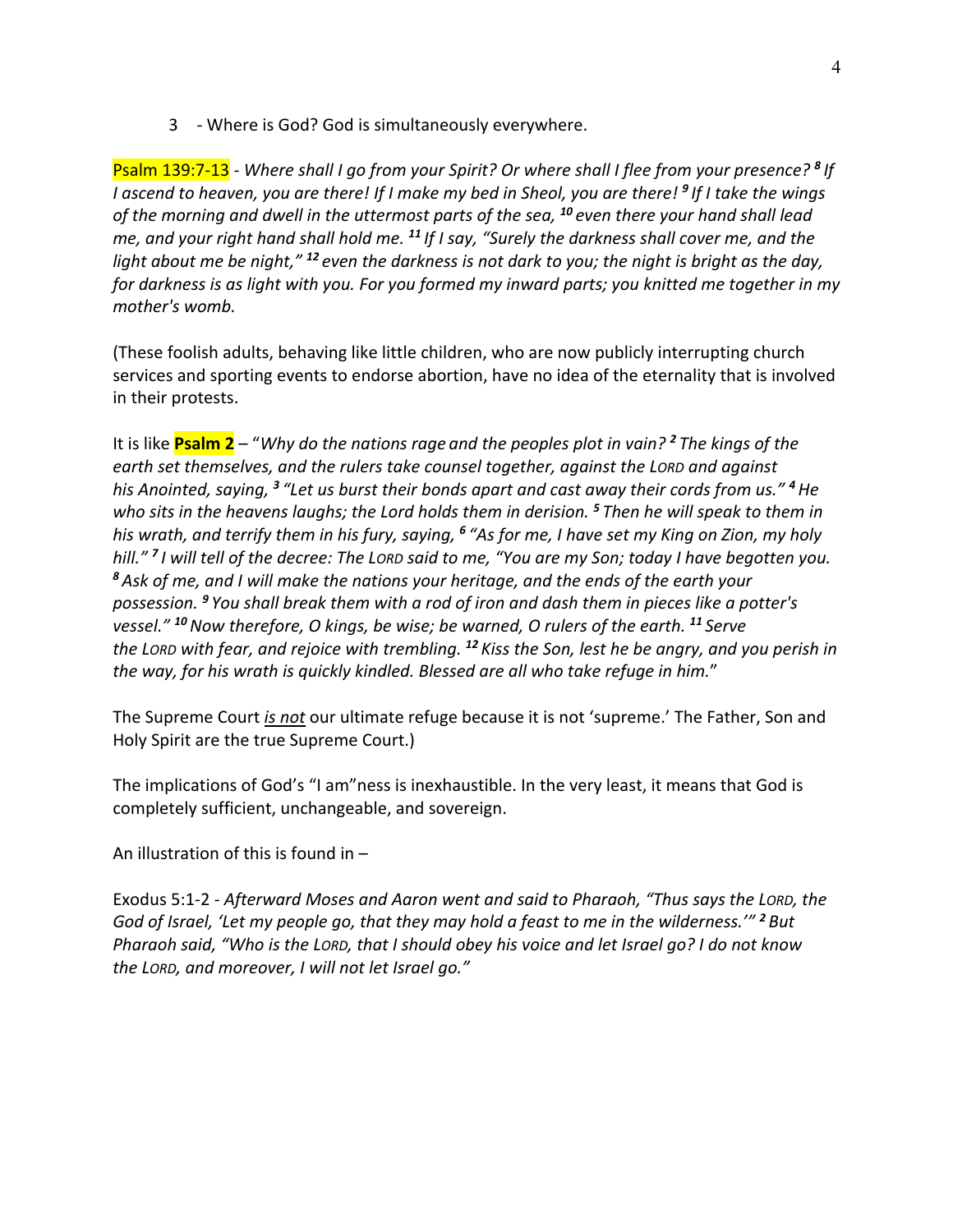This means that William Earnest was incorrect when he wrote

*It matters not how strait the gate, How charged with punishments the scroll, I am the master of my fate, I am the captain of my soul.*

And that Paul Anka was incorrect to write, and Frank Sinatra was incorrect to sing –

*For what is a man, what has he got? If not himself, then he has naught To say the things he truly feels And not the words of one who kneels The record shows I took the blows And did it my way.*

Our only hope is to abandon all hope of self-sufficiency. This is what it means to 'repent,' to turn from self and to God, casting ourselves on his mercy and grace.

Is it any wonder than that -

John 18:6 - *When Jesussaid to them, "I am he," they drew back and fell to the ground.*

One day, the nations themselves will do so.

Speaking of the valley of Kidron, let's think about the Valley of Gehenna, (the transliteration of the Hebrew "Gehenna."

The Kidron Valley is northeast of the city but Gehenna is located south of Mt. Zion, joins with Kidron but bordered the land between Judah and Benjamin.

- In the OT, this valley was used as a location for child sacrifice to the pagan god Moloch (I1 Kings 23:10). During the Babylonian invasion, mounds of dead human bodies were piled in Gehenna (Jeremiah 7:32).
- In Jesus's time, the Hinnom Valley, or Gehenna, was utilized as the city garbage dump and sewer.

It was so well known and horrific that Jesus employed it to describe Hell.

Matthew 18:9 - *"It is better for you to enter life with one eye, than with two eyes to be thrown into the Gehenna...."*